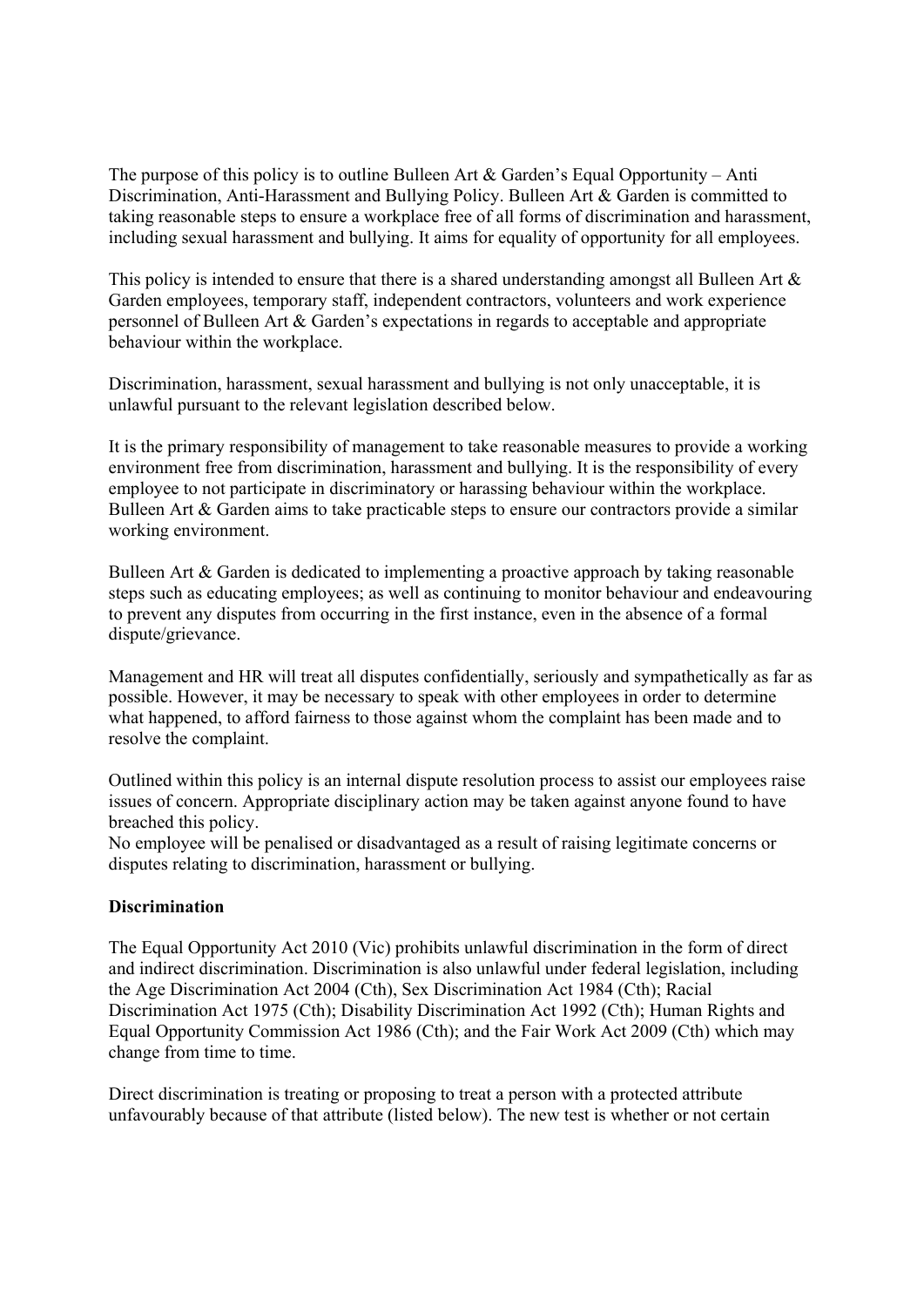treatment was less favourable to the person claiming discrimination, placing emphasis on the consequences of the treatment on the person claiming direct discrimination because of a protected attribute.

Indirect discrimination can occur when there is a requirement or condition or practice that is the same for everyone but disadvantages a person or is likely to disadvantage a person because they have one or more of the following protected attributes and which is not reasonable.

# **Protected attributes in Victoria include:**

- age
- colour
- descent or national or ethnic origin
- disability/impairment
- industrial activity/inactivity
- lawful sexual activity/sexual orientation or preference
- gender identity
- marital status, including de facto
- physical features
- political belief or activity
- pregnancy/breastfeeding
- race
- religious belief or activity
- sex
- status as a parent or carer
- personal association with someone of the above attributes

• irrelevant criminal conviction (under the Australian Human Rights Commission Act 1986 (Cth)).

# **Workplace discrimination can occur in:**

- recruiting and selecting staff
- terms, conditions and benefits offered as part of employment
- who receives training and what sort of training is offered
- who is considered and selected for transfer, promotion, retrenchment or dismissal
- any other unfavourable treatment including harassment.

It is important to note that from a legal perspective it is irrelevant whether or not the discrimination was intended.

# **Harassment**

Harassment is unlawful under the Victorian Equal Opportunity Act 2010. A person unlawfully harasses another person if he or she makes that other person (another employee or member of the public) feel offended, humiliated or intimidated because of one of the protected attributes listed above. It may involve inappropriate actions, behaviour, comments or physical contact that is objectionable or causes offence.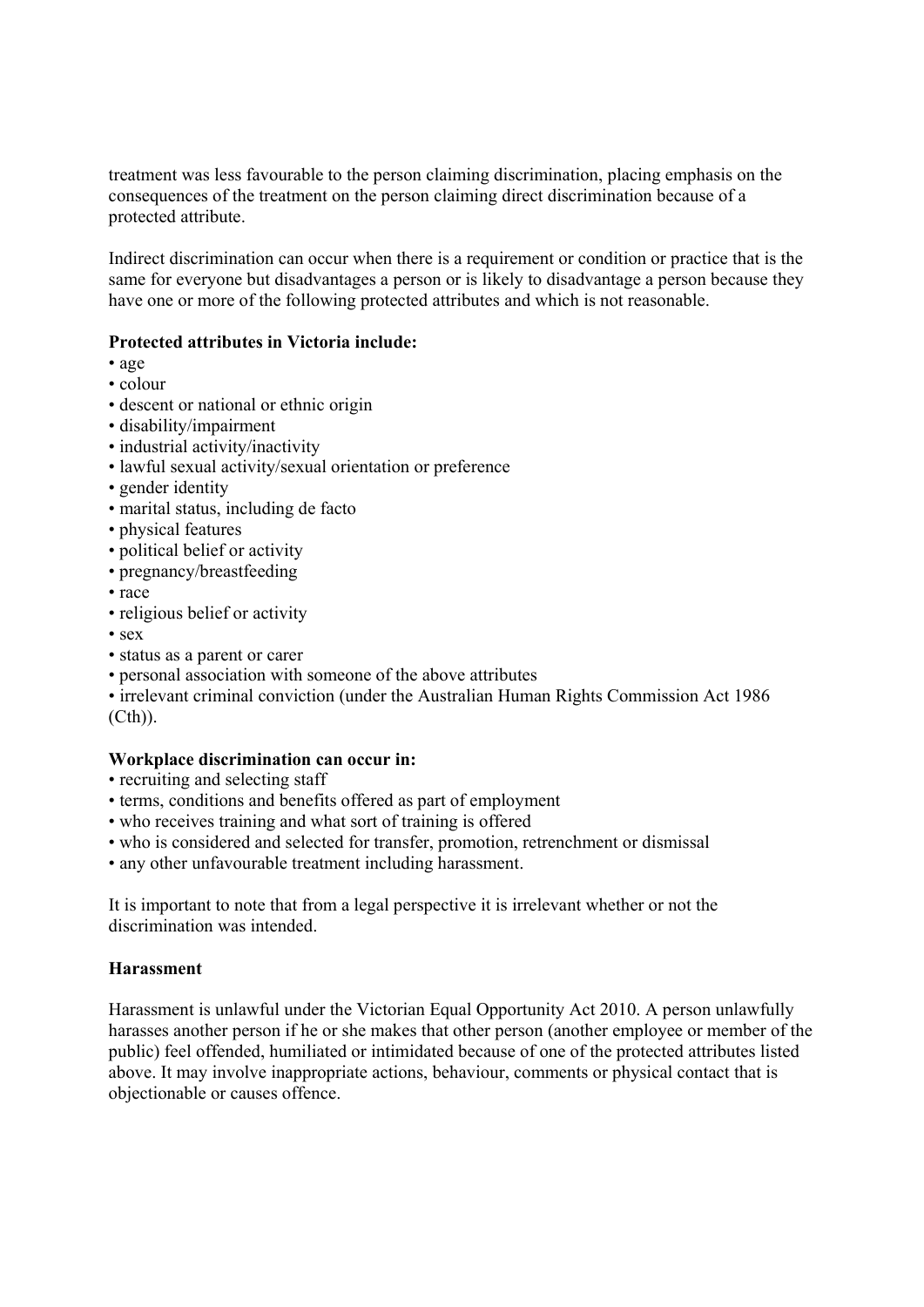It is important to note that from a legal perspective it is irrelevant whether or not the harassing behaviour was intended.

# **Unlawful harassment may have occurred if the behaviour makes the victim feel:**

- offended and humiliated;
- intimidated or frightened; and/or
- uncomfortable at work.

#### **Unlawful harassment can include behaviour such as:**

- telling insulting jokes about particular racial groups
- sending explicit or sexually suggestive emails
- displaying offensive or pornographic posters or screen savers
- making derogatory comments or taunts about someone's race or religion
- asking intrusive questions about someone's personal life, including their sex life.

#### **Sexual Harassment**

Sexual harassment is unlawful under the Victorian Equal Opportunity Act 2010 and under federal legislation (Sex Discrimination Act 1984 (Cth)). Sexual harassment occurs when a person makes an unwelcome sexual advance, or an unwelcome request for sexual favours to another person, or engages in any other unwelcome conduct of a sexual nature in relation to another person, in circumstances in which a reasonable person, having regard to all the circumstances, would have anticipated that the other person would be offended, humiliated or intimidated. It has nothing to do with mutual attraction or consenting friendships, whether sexual or otherwise.

Sexual harassment is unlawful in the workplace, which includes any place a person goes for the purpose of carrying out any function in relation to his/her employment. The workplace can also extend to social functions.

In Victoria, co-workers can be named sole respondents in cases of alleged sexual harassment.

#### **Some examples of sexual harassment include:**

- persistent, unwelcome demands or even subtle pressures for sexual favours or outings
- staring or leering at a person or at parts of their body

• unwelcome patting, pinching, touching or unnecessary familiarity, such as unnecessarily brushing up against a person

- offensive comments or questions about a person's physical appearance, dress or private life
- sexually explicit pictures or posters or screen savers (words and images)
- sexually explicit telephone calls, letters, faxes, emails or voice mail messages
- humour such as smutty or suggestive jokes or comments
- innuendo, including sexually provocative remarks, suggestive or derogatory comments about a person's physical appearance, inferences of sexual morality, or tales of sexual performance • requests for sex
- insults or taunts based on sex
- sexually explicit physical contact.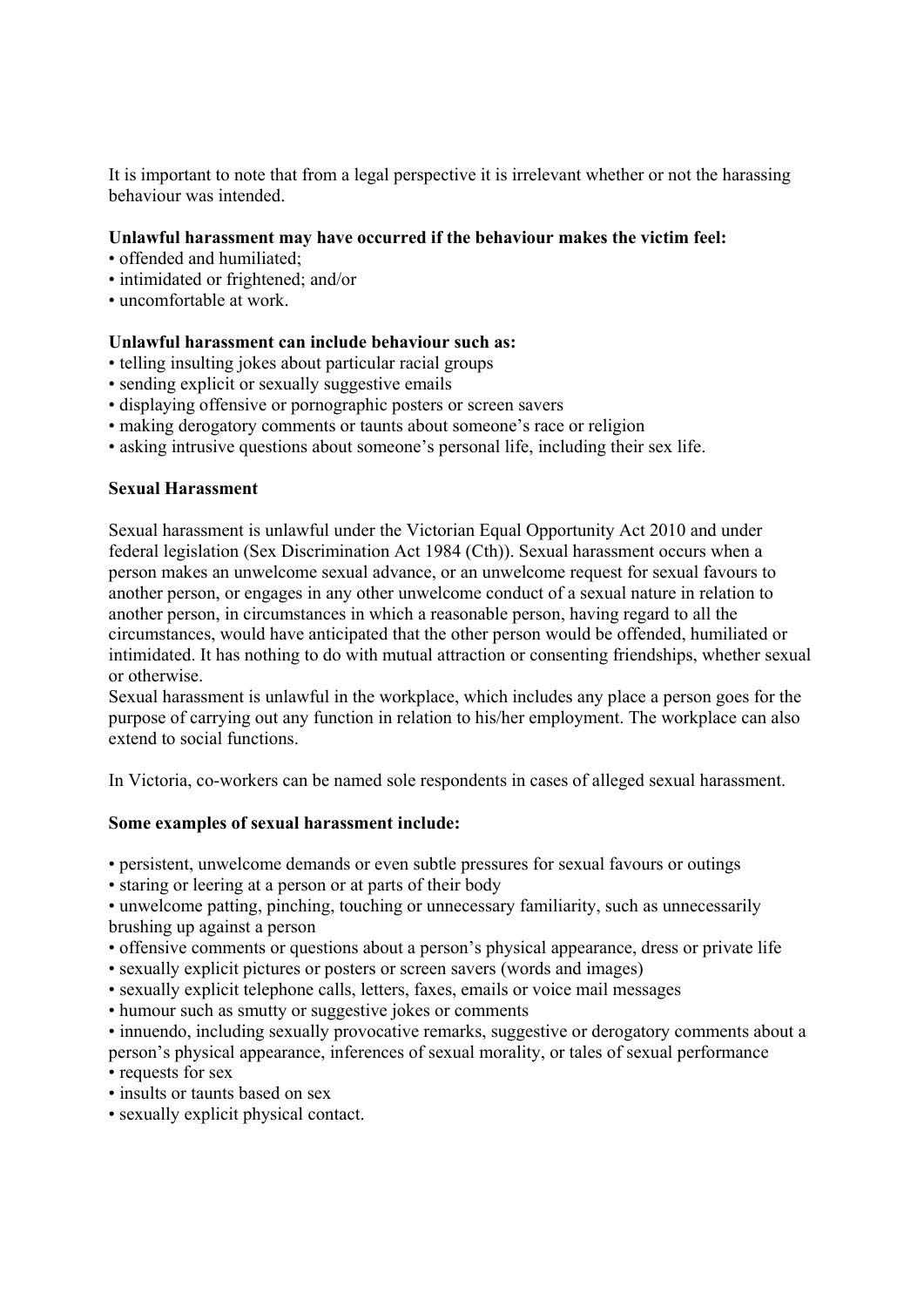# **Some types of sexual harassment can also be offences under the criminal law, such as:**

- physical molestation or assault
- indecent exposure
- sexual assault
- stalking
- obscene communications (by way of telephone calls, letters, emails etc.).

# **Bullying**

Bullying is a significant occupational health and safety issue, as it can cause harm to a person's health and wellbeing, both physical and psychological. Under the Victorian Occupational Health and Safety Act 2004 employers have a primary legal duty to provide a healthy and safe workplace. Employees also have a responsibility to abide by safety standards and to cooperate with their employer's actions to ensure a healthy and safe workplace is maintained.

Bullying may also be unlawful under federal and state anti-discrimination legislation where the bullying is linked to, or based on, one of the attributes covered by the various pieces of legislation (for example, age, sex, race, disability, etc.).

Serious cases of bullying may also be illegal under the Crimes Act (Vic) 1958 and can result in imprisonment of up to 10 years.

Workplace bullying is repeated, unreasonable behaviour directed toward an employee, or group of employees, that creates a risk to health and safety.

"Unreasonable behaviour" means behaviour that a reasonable person, having regard to all the circumstances, would expect to victimise, humiliate, undermine or threaten the other person.

"Behaviour" includes actions of individuals or a group, and may involve using a system of work as a means of victimising, humiliating, undermining, punishing or threatening.

"Risk to health and safety" includes risk to the mental or physical health of the employee.

# **The following types of behaviour, where repeated or occurring as part of a pattern of behaviour could be considered to be workplace bullying:**

- physical or verbal abuse
- intimidation
- yelling, screaming or offensive language
- excluding or isolating employees
- psychological harassment
- assigning meaningless tasks unrelated to the job
- giving employees impossible jobs
- deliberately changed work rosters to inconvenience particular employees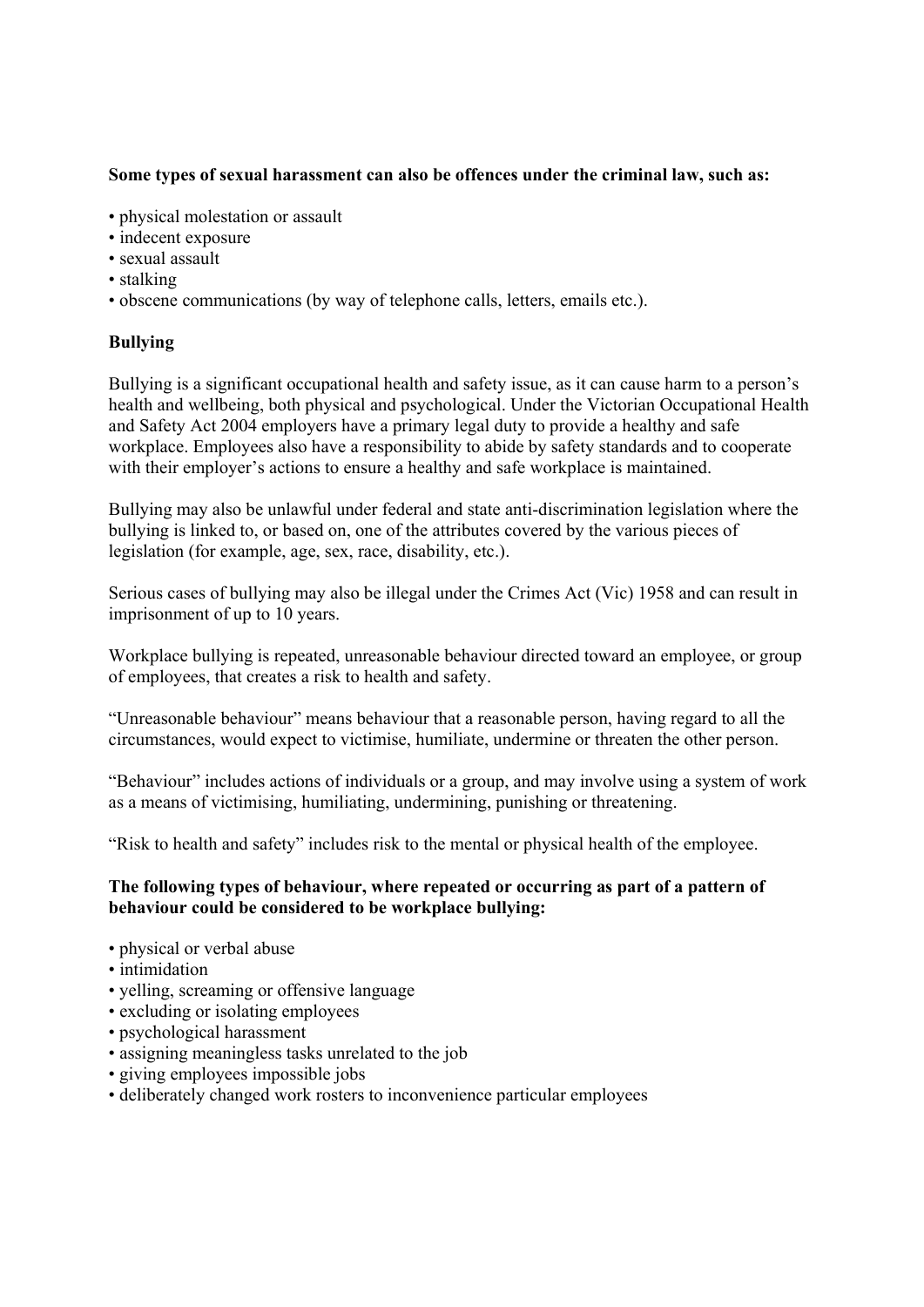• undermining work performance by deliberately withholding information vital for effective work performance.

Other types of behaviour may also constitute bullying.

**Workplace bullying can occur between a worker and a manager or supervisor, or between co-workers. Bullying does not cover situations where an employee has a grievance about legitimate and reasonable:**

- performance management processes
- disciplinary action
- allocation of work in compliance with systems.

#### **Victimisation**

Victimisation is unlawful under the Victorian Equal Opportunity Act 2010 (Vic). It is unlawful for a person to subject or to threaten to subject another person to any detriment because the other person, or someone associated with the other person, has made an allegation or complaint of discrimination, harassment or bullying on the basis of a protected attribute.

#### **Resolution of Disputes and Issues of Concern**

It is in the interest of any person or group who believe they have been unlawfully discriminated against, sexually harassed, bullied or victimised to take action to prevent the behaviour from recurring. Bulleen Art & Garden believes that all disputes and issues of concern should be resolved quickly, confidentially (where possible) and wherever possible, at the lowest appropriate level. A range of internal issue resolution options are available including:

i. self-resolution

ii. informal resolution by immediate manager/team leader/human resources

iii. local workplace resolution involving mediation and conciliation

iv. formal investigation/assessment by either HR or external provider.

#### **What can you do if you are being discriminated against?**

If you consider you have been discriminated against, bullied or harassed it should be dealt with and should not be ignored as ignoring the behaviour could be taken as tacit consent.

#### **Anybody who experiences or witnesses discrimination, harassment or bullying is encouraged to either:**

• inform the offender that the behaviour is offensive and unacceptable and against company policy; or

• seek assistance in having the behaviour stopped. This may include reporting the issue to your manager or HR or speaking to a contact officer

Where these issues may breach occupational health and safety laws the incident should also be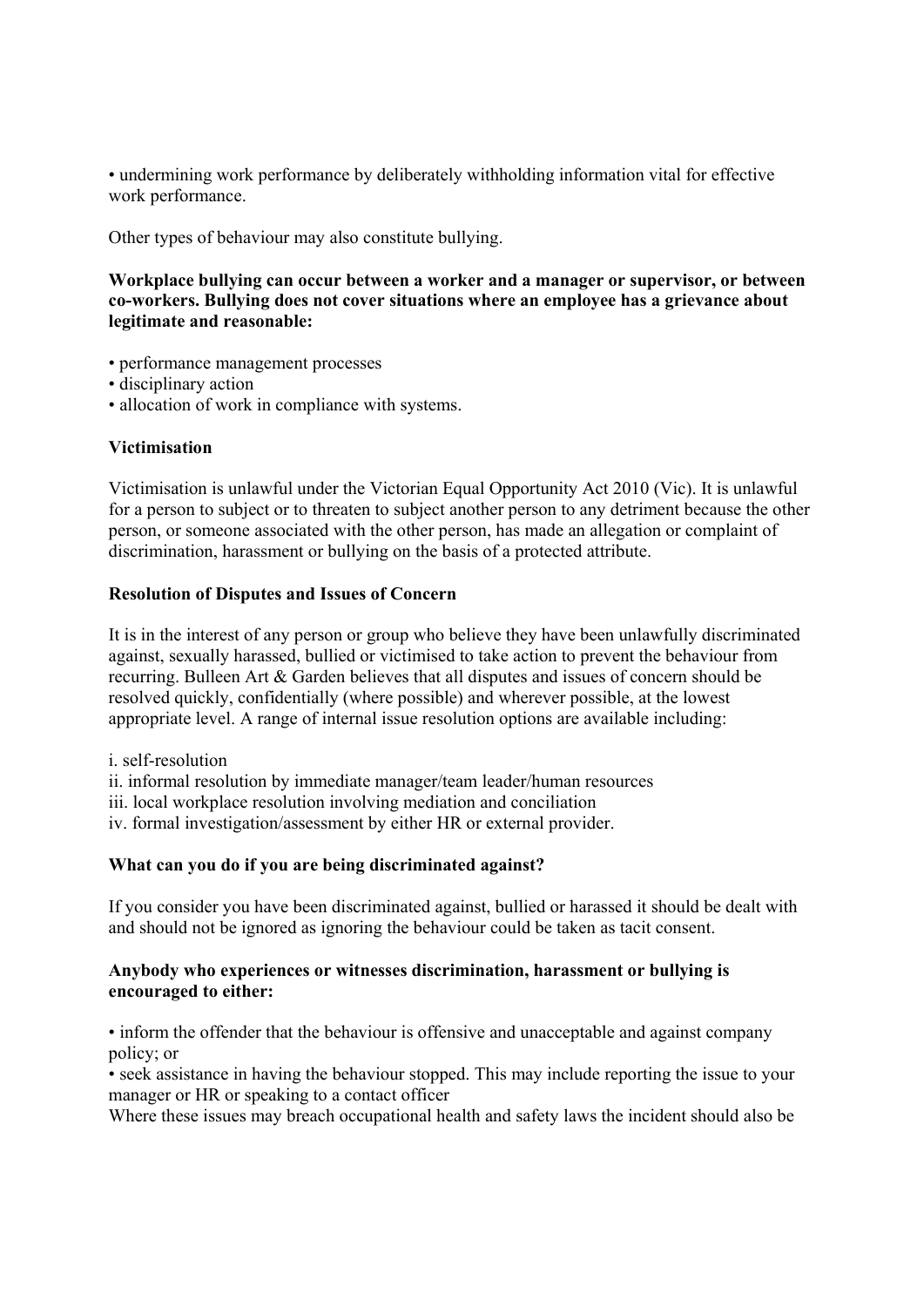reported immediately in accordance with Bulleen Art & Garden's occupational health and safety policy.

# **Who can assist you in making a report or complaint?**

# **If you feel that you are unable to resolve the matter yourself, the following people will be able to assist you:**

• your manager

• your staff representative has been appointed by Bulleen Art & Garden as Contact Officers specifically because we recognise that in some instances discussing the matter with your manager may not be appropriate.

Employees who believe they are being bullied in the workplace may apply to the Fair Work Commission (FWC) to have the matter heard via mediation, conference or hearing. Under this provision, the FWC must process the application within 14 days and if they are satisfied that bullying has occurred may make an order to stop bullying conduct.

In addition to the above listed, you may approach the Equal Opportunity Commission, WorkSafe or the Fair Work Ombudsman for independent advice at any time.

# **What will happen if you make a Report or Complaint?**

Any complaints or reports of discrimination, harassment or bullying will be treated quickly, seriously and sympathetically. They will be investigated thoroughly, impartially and where possible, confidentially (when investigating some complaints confidentiality is not always possible). Managers or Human Resources must act immediately on any reports of harassment. Employees will not be disadvantaged in their employment conditions or opportunities as a result of lodging a complaint.

# **What will happen to the person against whom you have made a complaint?**

Management considers all forms of workplace discrimination, harassment and bullying to be unacceptable behaviour which will not be tolerated. Accordingly, where such complaints have been substantiated, appropriate disciplinary action will be taken. Such action may range, based on severity of the complaint, from a formal warning (see Bulleen Art & Garden's disciplinary procedures) to termination of employment for serious breaches of this policy. Similarly, where necessary, action will be taken against anyone including employees or independent contractors, who have been found to have discriminated against, harassed or bullied a co-worker, or any other person during the course of his/her employment or contract for services with Bulleen Art & Garden.

# **Natural Justice**

A complaint of discrimination, harassment and/or bullying is a serious allegation to bring against someone. For this reason, while advisers may have feelings of sympathy for the complainant,